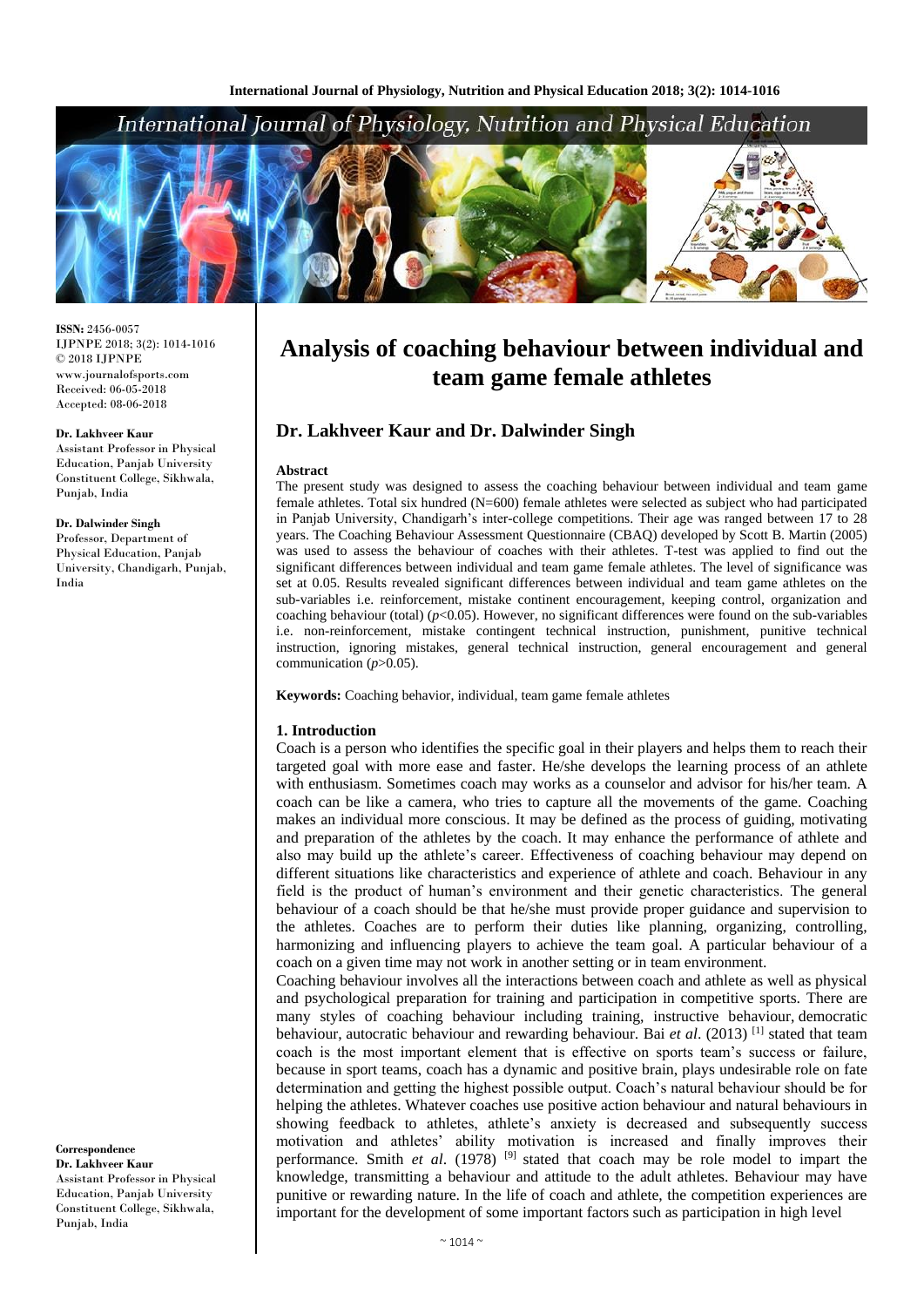International Journal of Physiology, Nutrition and Physical Education

competition for maximum duration, achievement motivation and ability to tolerate frustration. Satisfaction and confidence developed during their long term participation. Llewellyn and Blucker (1982)<sup>[5]</sup> acknowledged that coach should comment freely on athlete's performance, particularly in the early stage of his or her career. Coaches must make sure that the environment is free of distractions so that these receptors can effectively pick up cues to learning and performance. Therefore, the present study was designed to analyze the coaching behaviour between individual and team game female athletes.

#### **2. Objective of the study**

To find out the significant differences between individual and team game female athletes on the variable coaching behaviour.

#### **3. Methodology**

#### **3.1 Sample**

Total six hundred (N=600) female athletes who had

participated in inter-college competitions were selected as subjects through random sampling technique. They consist of individual and team game female athletes. Individual game female athletes i:e Wrestling (n=100), Boxing (n=100) and Judo (n=100) and team game female athletes i:e Basketball  $(n=100)$ , Handball  $(n=100)$  and Football  $(n=100)$ . The age of subjects was ranged between 17 to 28 years.

### **3.2 Tool**

The Coaching Behaviour Assessment Questionnaire (CBAQ) developed by Scott B. Martin (2005)<sup>[6]</sup> was used to assess the behaviour of coaches with their athletes.

#### **3.3 Statistical Application**

To find out the significant differences between individual and team game female athletes, the't'- test was applied. The level of significance was set at 0.05.

#### **4. Results**

**Table 1:** Significance of difference between individual and team game female athletes on the variable coaching behaviour

|                                                 | <b>Individual</b> |                 | <b>Team</b> |                 |                        |             |         |
|-------------------------------------------------|-------------------|-----------------|-------------|-----------------|------------------------|-------------|---------|
| <b>Variable</b>                                 | Mean              | SD <sub>1</sub> | Mean        | SD <sub>D</sub> | <b>Mean Difference</b> | <b>SEDM</b> | t-value |
| Reinforcement (R)                               | 13.28             | 3.08            | 11.95       | 3.47            | 1.33                   | .268        | $4.96*$ |
| Non-Reinforcement (NR)                          | 13.40             | 2.77            | 13.01       | 2.75            | 0.39                   | .225        | 1.713   |
| Mistake Contingent Encouragement (MCE)          | 13.24             | 3.14            | 11.78       | 2.89            | 1.46                   | .246        | $5.93*$ |
| Mistake Contingent Technical Instruction (MCTI) | 13.40             | 2.77            | 13.01       | 2.75            | 0.39                   | .225        | 1.73    |
| Punishment (P)                                  | 12.75             | 2.67            | 13.39       | 9.98            | 0.64                   | 0.596       | 1.07    |
| Punitive Technical Instruction (PTI)            | 13.01             | 2.60            | 12.57       | 3.08            | 0.44                   | 0.233       | 1.89    |
| Ignoring Mistakes (IM)                          | 12.80             | 2.88            | 13.08       | 2.73            | 0.28                   | 0.229       | 1.22    |
| Keeping Control (KC)                            | 13.18             | 2.87            | 12.11       | 3.15            | 1.07                   | 0.246       | $4.35*$ |
| General Technical Instruction (GTI)             | 13.39             | 2.68            | 13.14       | 2.65            | 0.25                   | 0.246       | 1.15    |
| General Encouragement (GE)                      | 13.20             | 2.97            | 13.22       | 2.63            | 0.02                   | 0.229       | 0.09    |
| Organization (O)                                | 13.53             | 2.80            | 12.56       | 2.97            | 0.97                   | 0.235       | $4.13*$ |
| General Communication (GC)                      | 13.69             | 2.73            | 13.37       | 2.73            | 0.32                   | 0.223       | 1.43    |
| Coaching Behaviour (Total)                      | 158.83            | 19.16           | 152.79      | 24.42           | 6.04                   | 1.79        | $3.37*$ |

\*Significant at 0.05 level,  $t > 1.96$  (df=598)

It is illustrated from the Table-1 that the calculated 't' values of coaching behaviour between individual and team game female athletes on the sub-variables; reinforcement, mistake continent encouragement, keeping control, organization and on the variable coaching behaviour (total)  $(p<0.05)$  were found to be statistically significant. However, no significant differences were found on the sub-variables i.e. nonreinforcement, mistake contingent technical instruction, punishment, punitive technical instruction, ignoring mistakes, general technical instruction, general encouragement and general communication (*p*>0.05).

#### **5. Discussion**

It is depicted from the results that significant differences were noticed on the sub-variables such as reinforcement, mistake continent encouragement, keeping control, organization and on the variable coaching behaviour (total) between individual and team game female athletes. While comparing the mean values of both the groups, it has been observed that individual game female athletes were found significantly better on the sub-variables i.e. reinforcement, mistake contingent encouragement, keeping control, organization and on the variable coaching behaviour (total) than their counter part team game female athletes. However, no significant differences have been observed on the sub-variables i.e. nonreinforcement, mistake contingent technical instruction, punishment, punitive technical instruction, ignoring mistake, general technical instruction, general encouragement and

general communication between individual and team game female athletes. It can be safely summarized that both the groups were equally developed on the above said subvariables.

The above results might be due to the fact that individual game female athletes might get verbal praise from the coach after athlete's well performance, more encouragement even after making a mistake. Coach might have showed reinforcement to the individual game female athletes for desired behavior, had shown more focus on their training, problems faced by them and had applied more tactics and strategies for individual game female athletes than their counterpart team game female athletes. Llewellyn and Blucker (1982)  $^{[5]}$  stated that the coach or teacher must remember that different performers need different kinds of reinforcement; he or she should try to accommodate each participant. Weinberg and Gould  $(2014)$ <sup>[12]</sup> stated that players demonstrate more self-esteem at the end of the season when they played for coaches who frequently use mistake contingent encouragement. Cloes *et al*. (2001) [2] focused on the interactive decisions and analyse the goals and factors inducing the decisions of coaches of basketball and volleyball. They concluded that calling time out, player substitutions, and tactical cues were the most frequently analysed decisions. Adapting the team strategy and providing information or directives were the priority goals of the decisions of the coaches. Kenow and Williams (1999)<sup>[4]</sup>